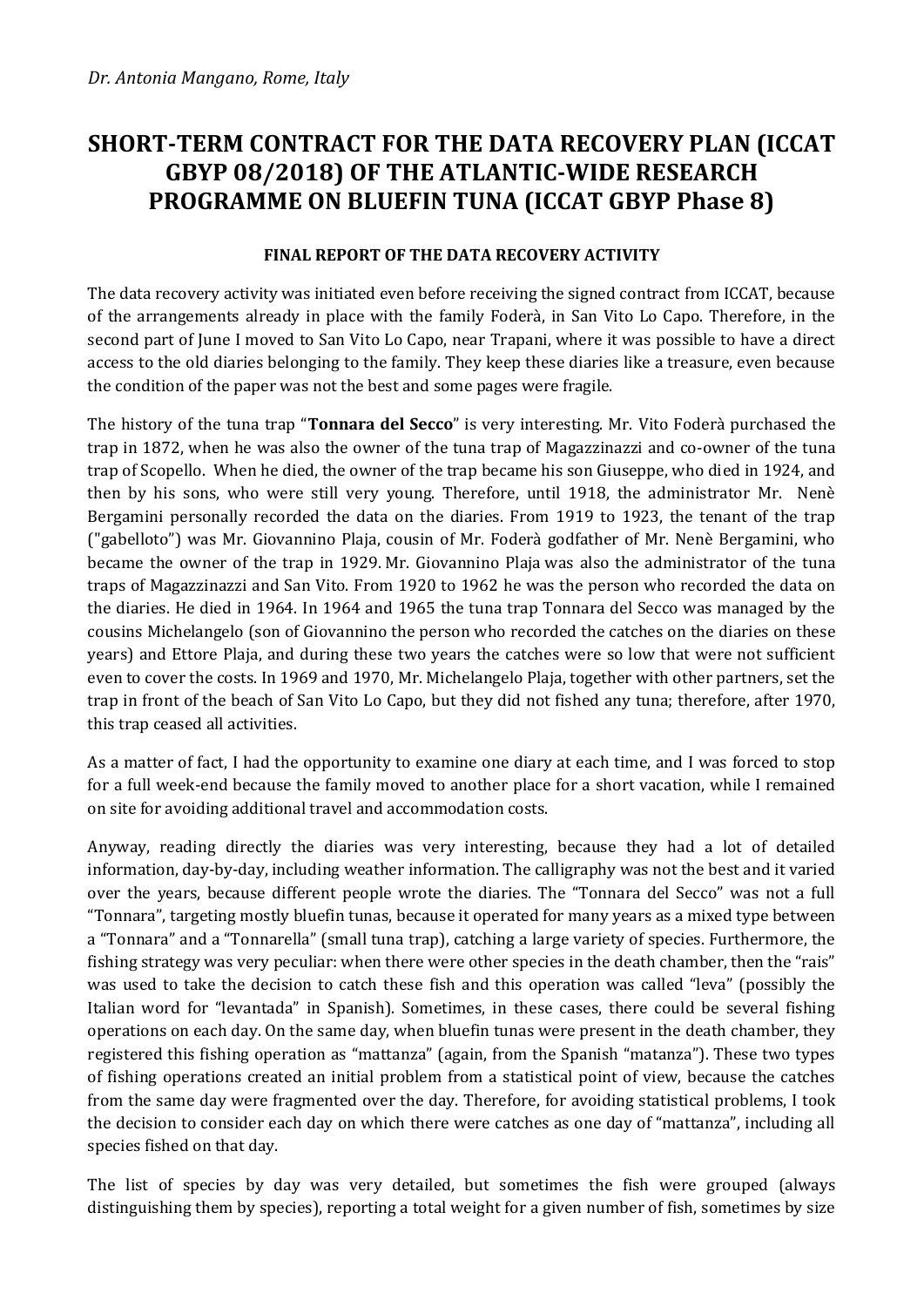class, and often using local dialect names. For one of them was not possible to understand the species, because it is not used since more than one century and nobody now knows a species with that name. For the others, here there are the latin names of the species:

Catinaci o catanaci = unknown species. Ritunni o rutunni = *Maena smaris* Sardella = *Sardina pilchardus* juv Occhi grossi = *Scomber japonicus* Vope = *Boops boops* Minnole o minole = *Maena maena* Ciavoli = *Maena maena* (during the spawning season) Varatuli = *Scomber scombrus* Aguglie = *Belone belone* Cantarigni = bluefin tuna about 100 kg Squadro = *Squatina squatina* Palombo = *Mustelus mustelus* Pesce vacca = *Hexanchus griseus* Picara = *Raja* sp.

In the diaries the tuna were often defined in weight categories as **very small**, including tuna below 10kg, **small**, between 10 and 30 kg, **medium**, between 30 and below 100 kg, "**cantarigni**" (dialectal term) between 100 kg and 150 kg, **big**, between 150 and 300 kg, **very big**, more 300 kg.

This was a challenge for preparing the table. In some cases, the diaries were partly incomplete, because the descriptions were not fully inclusive for all the "mattanza" happened in a given month. In these cases, the data are reported by single "mattanza" but then I added also the total catch by month provided by the diaries, which was always higher than the total of the various operations, clearly showing the lack of some data in the daily reporting.

In total, so far, I recovered the data from 564 "mattanza" from Tonnara del Secco, for the years 1912- 1965 (including 14 for Magazzinazzi and 12 for Scopello in 1918), while the annual catches are for 88 years, from 1880 to 1979, with few holes.

In some years the diaries included catch data from other traps (due to the common ownership), such as Scopello and Magazzinazzi, but also there are some data from the tuna traps of Punta Raisi, San Cusumano, Bonagia, Favignana and Formica and I added these data on the tables. The tables were rearranged on the new forms provided by GBYP.

Furthermore I used for the annual catch a form that was sent to me in previous years by GBYP. In some years the total annual catch reported by the diaries are different from the sum of the single operations, possibly meaning that some catches were not included by unknown reasons in the daily catches.

The "field" work in San Vito lo Capo was a little bit longer than scheduled, but it was interesting reading these diaries, because they provide a deep insight view of the way of operating, including all changes in the ownership of the traps.

As concerns the tuna trap of **Baratti** (Tuscany), a trap which is quite often forgotten by the reports, because most of the documents have been lost forever, I went directly to Livorno for having access to the old book notes belonging to Mr. Emilio Canessa (who died in 1990), now belonging to the family of the rais. He copied (in good writing) the notes made by his father and grandfather when the trap was active, but most of the original documents have been lost forever over the years and these are the only available.